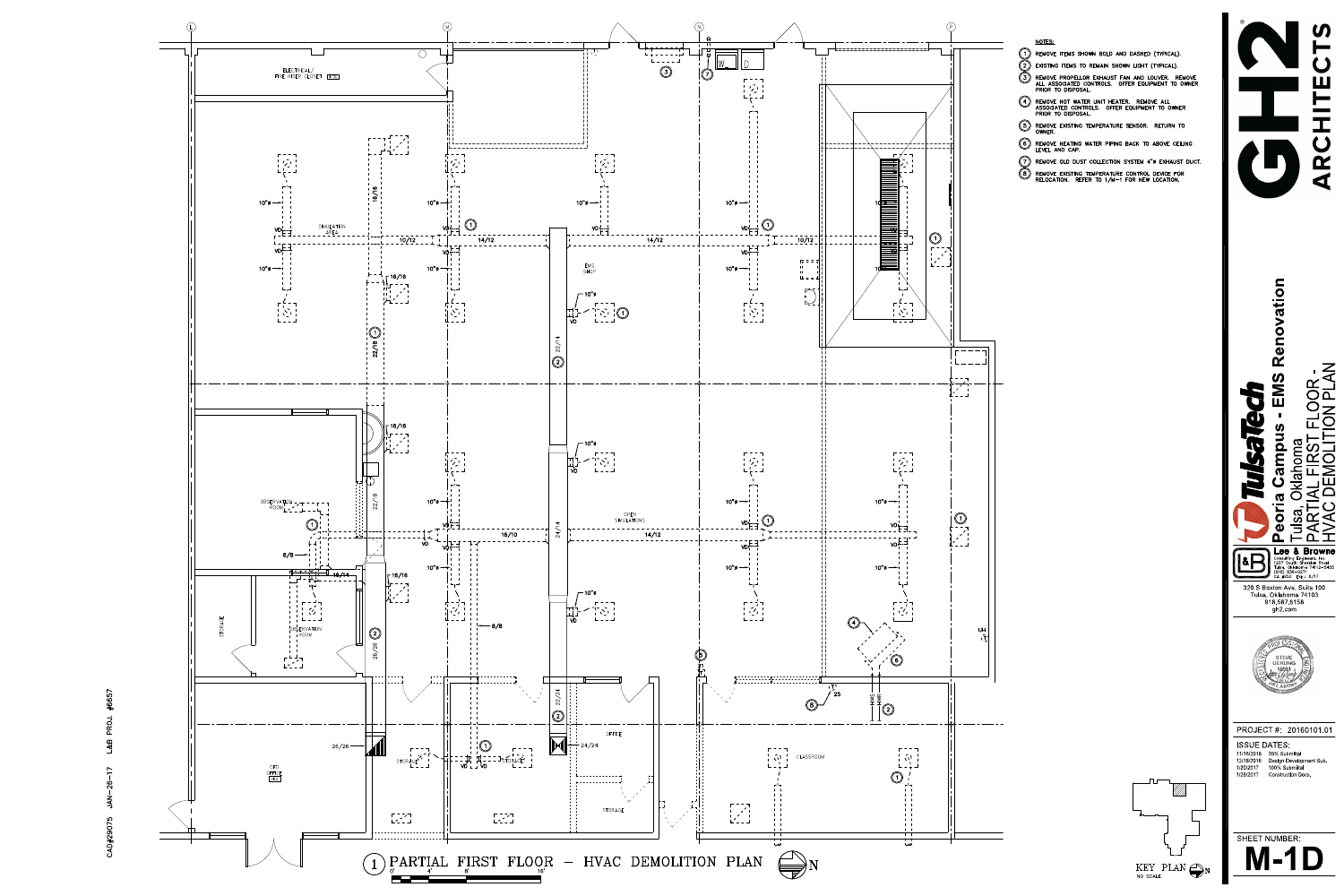PARTIAL FIRST FLOOR -<br>HVAC PLAN<br>T  $\overline{\bigcirc}$ Ш **® NEW ITEMS SHOWN BOLD (TYPICAL). fy EXISTING ITEMS SHOWN UGHT (TYPICAL). (7) HIGH EFFICIENCY DUCT TAKEOFF (TYPICAL). SEE DETAIL 2/MD —1. (Q FLEXIBLE DUCTWORK (TYPICAL). f?) RETURN/EXHAUST GRILLE WITH DUCTED OUTLET (TYPICAL). SEE DETAIL 1/MD-1. 6 ALL RUNOUTS TO DIFFUSERS SHALL BE SAME SIZE AS** œ **DIFFUSER NECK (TYPICAL). Q) SMACNA FIG. 4-6 45\* FITTING (TYPICAL). fy ROUND DUCT WYE TAP FITTING (TYPICAL). HVAC TO THIS AREA WILL BE FED BY EXISTING AHU-21** © **IN THE MECHANICAL MEZZANINE ABOVE. INSPECT UNIT AND REPORT ANY DEFICIENCIES TO THE OWNER. BALANCE UNIT TO AIRFLOW INDICATED ON THE PLAN. (M2) COOK GEMINI GC —622 OR APPROVED EQUIVALENT. 400 CFM, 0.25 SP, 135 WATTS, 115/1/60, 3.0 SONES. CONTROL BY WALL SWITCH. COORDINATE WITH DIV. 26. 13» COOK GALVANIZED WALL CAP WITH BIRD SCREEN Peoria Campus - EMS Renovation ^ 5"x11" DUCT CONNECTION.**  $\bullet$  $\overline{\mathbf{t}}$ **^ CLASSROOM 129 ON EAST SIDE OF CORRIDOR. LOCATE THERMOSTAT ADJACENT TO CLASSROOM DOOR. MOUNT AT 54\* AFF.**  $\bigcirc$   $\bigcirc$   $\bigcirc$   $\bigcirc$   $\bigcirc$   $\bigcirc$   $\bigcirc$   $\bigcirc$   $\bigcirc$   $\bigcirc$   $\bigcirc$   $\bigcirc$   $\bigcirc$   $\bigcirc$   $\bigcirc$   $\bigcirc$   $\bigcirc$   $\bigcirc$   $\bigcirc$   $\bigcirc$   $\bigcirc$   $\bigcirc$   $\bigcirc$   $\bigcirc$   $\bigcirc$   $\bigcirc$   $\bigcirc$   $\bigcirc$   $\bigcirc$   $\bigcirc$   $\bigcirc$   $\bigcirc$   $\bigcirc$   $\bigcirc$   $\bigcirc$   $\bigcirc$   $\bigcirc$ **AHU-21. MAKE ALL CHANGES REQUIRED TO AHU-21 CONTROL HARDWARE OR SOFTWARE TO IMPLEMENT THIS NEW CONTOL SEQUENCE. UPDATE GRAPHICS TO SHOW THE SPACE TEMPERATURE AT EACH SENSOR.**  $\alpha$ PARTIAL FIRST FLOOR-**OOR** N **9** Ш **£**  $\blacksquare$  $\boxed{\blacksquare}$ **SP**  $\Box$ Tulsa, Oklahoma  $\overline{\sigma}$ ©<br>©<br>M<br>S **No**  $\mathbf{\Omega}$  $\overline{\mathsf{E}}$ V Isa, Oklaho<br>RTIAL FI<br>AC PLAN **CO 5** oria **NEAN**<br>NA  $\bullet$  $\mathbf{\Omega}$ **Lee & Browne H Consulting Engineers, Inc. 1207 South Sheridan Road Tulsa, Oklahoma 74112 —5405 (918) 836-0271 CA #252 Exp.: 6/17** 320 S Boston Ave, Suite 100 Tulsa, Oklahoma 74103 918.587.6158 gh2.com STEVE **UERLING AO &**  $-$ (4) PROJECT#: 20160101.01 ISSUE DATES: 11/16/2016 35% Submittal 12/16/2016 Design Development Sub. 100% Submittal 1/20/2017 1/26/2017 Construction Docs. ROOM **Product** the contract of the contract of the contract of the contract of the contract of the contract of the contract of the contract of the contract of the contract of the contract of the contract of the contract of SHEET NUMBER: **M-1**



**CAD#29067 J A N -2 6 -1 7 L&B PROJ. #6657**



NO SCALE